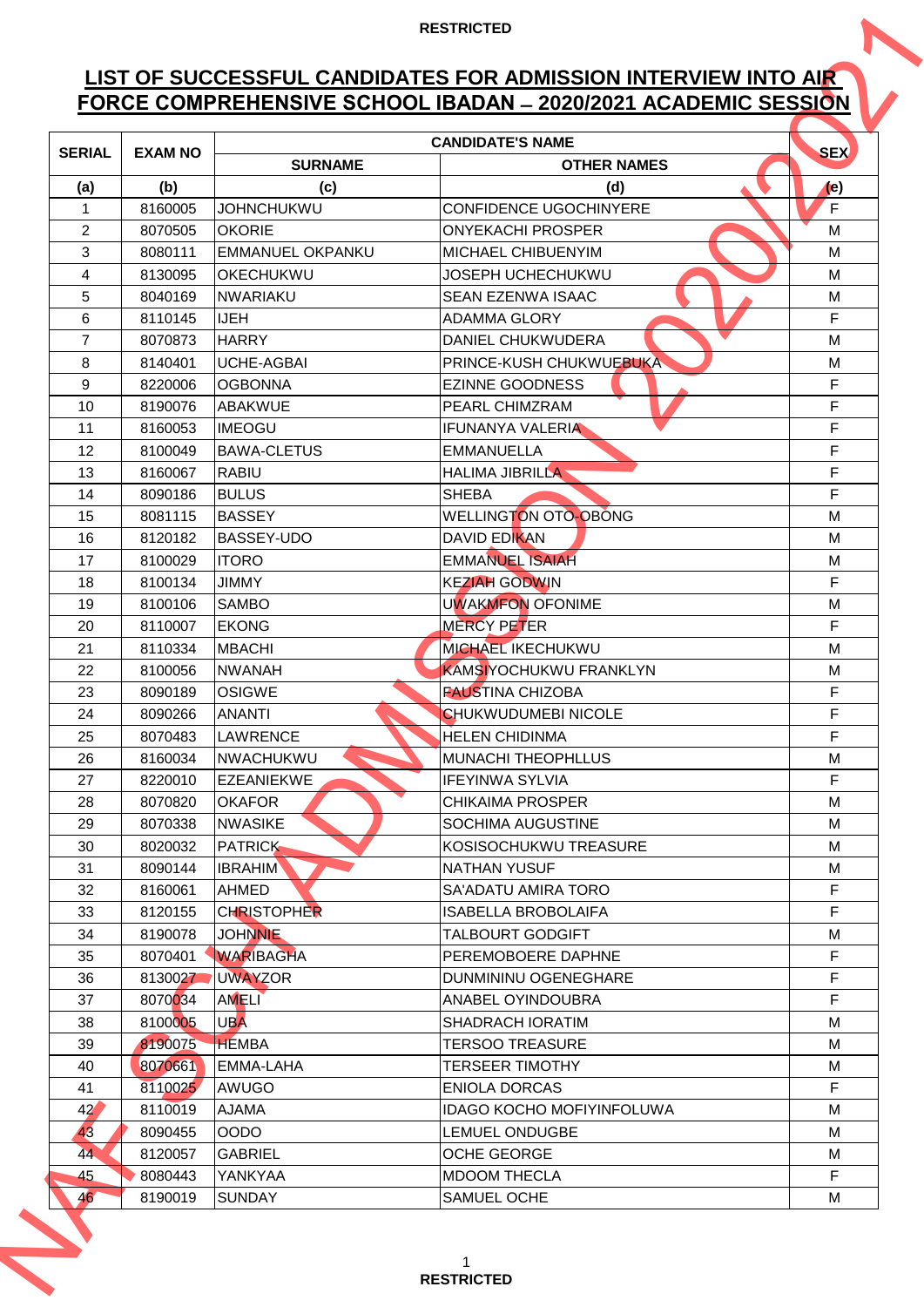| (a)             | (b)     | (c)                   | (d)                           | (e)           |
|-----------------|---------|-----------------------|-------------------------------|---------------|
| 47              | 8090236 | <b>OTEIKWU</b>        | <b>CHIMEZIE FRANCIS</b>       | M             |
| 48              | 8010055 | <b>KUMBA</b>          | <b>LAURINE TERSOO</b>         | M             |
| 49              | 8110144 | <b>ABU</b>            | <b>DAVID EBENEZER</b>         | M             |
| 50              | 8090173 | ATI                   | <b>KIMBERLY MODESIRE</b>      | $\mathsf F$ . |
| 51              | 8100097 | <b>BASSEY</b>         | JOHN EKPO                     | $\mathbf M$   |
| 52              | 8070476 | ASUQUO                | <b>GABRIELLE IQUO</b>         | F             |
| 53              | 8160025 | <b>JIM-REX LAWSON</b> | <b>BARAK MOSES</b>            | M             |
| 54              | 8130115 | <b>ISO</b>            | <b>VICTORIA EDIM</b>          | F             |
| 55              | 8120053 | <b>BASSEY</b>         | <b>ENEMBE DIVINE</b>          | M             |
| 56              | 8100040 | <b>OGOGO</b>          | <b>MONIQUE BUKEUYIM</b>       | F             |
| 57              | 8100149 | <b>UGAMA</b>          | <b>BENEDICT ESI-OKPAE</b>     | M             |
| 58              | 8110036 | <b>ASIFOR</b>         | ORITSEWEYINMI ANJOLAOLUWA     | F             |
| 59              | 8160048 | <b>CHUKWUEKWU</b>     | CHIMEMMA GRACE                | F             |
| 60              | 8120008 | <b>ISHOKA</b>         | OGHENEKARO THEODORE-EZRA      | M             |
| 61              | 8070717 | <b>ONOJEDO</b>        | UFUOMATOBORE AYIBATONYE       | F             |
| 62              | 8110088 | <b>AKPOGUMA</b>       | <b>PRAYER AKPOVI</b>          | M             |
| 63              | 8070767 | <b>OGEDEGBE</b>       | <b>EMEWOMA OSIKHETSE</b>      | F             |
| 64              | 8120136 | <b>INANASAM</b>       | SOPHIE EFEOGHENE              | F             |
| 65              | 8070780 | <b>NWANMA</b>         | <b>ROLAND EWERE</b>           | M             |
| 66              | 8070691 | <b>NDUBISI</b>        | DANIEL CHUKWUNALU             | M             |
| 67              | 8070843 | <b>ALABI</b>          | <b>VICTOR IKERIA</b>          | М             |
| 68              | 8070692 | <b>NDUBISI</b>        | <b>DAVID CHUKWUWIKE</b>       | M             |
| 69              | 8110212 | <b>OWEIBENA</b>       | DAVIES WONYEGIPREYE           | M             |
| 70              | 8110223 | <b>JIOKE</b>          | <b>VICTOR EBUBECHUKWU</b>     | M             |
| 71              | 8070205 | <b>OGOBUCHI</b>       | <b>ESTHER NKECHINYERE</b>     | F             |
| 72              | 8120143 | EKPETA                | <b>DESTINY CHIMEREMUMMA</b>   | M             |
| 73              | 8120286 | <b>OMOKE</b>          | <b>NWACHUKWU JOHN OGONNA</b>  | M             |
| 74              | 8100009 | <b>OTUBO</b>          | <b>CHIOMA MICHELLE</b>        | F             |
| 75              | 8100141 | <b>OFFOR</b>          | <b>EMMANUELLA CHIDERA</b>     | F             |
| 76              | 8070673 | <b>IMHOEDE</b>        | <b>GODSPOWER OGHENAKHOGIE</b> | M             |
| 77              | 8070863 | <b>IMONMION</b>       | <b>BECKLEY ONOSEREKHIAN</b>   | M             |
| 78              | 8220004 | <b>OSEMWENKHA</b>     | <b>ADESUWA MERCY</b>          | F             |
| 79              |         | <b>EHIJIE</b>         | <b>PROSPER EBOSERERE</b>      | M             |
|                 | 8110285 |                       |                               |               |
| 80              | 8120044 | <b>AILEME</b>         | <b>ANITA ONOSE</b>            | F             |
| 81              | 8160015 | <b>EBOREIME</b>       | JEFFREY OHIFEME JOSEPH        | M             |
| 82              | 8070524 | IGBERAESE             | SIMON-PETER ERONMONSELE       | М             |
| 83              | 8070474 | <b>OYAREKHUA</b>      | <b>JOANNA EMIKE</b>           | F             |
| 84              | 8080379 | APEAKUHYE             | SAMUEL OSHOZOKIA              | M             |
| 85              | 8160043 | <b>EHICHEOYA</b>      | <b>OSEREMEN RICHMAN</b>       | M             |
| 86              | 8190092 | <b>OSIGBEME</b>       | <b>CLARA OSOMIAME</b>         | F             |
| 87              | 8070222 | AGBEBAKU              | <b>JOY TITILAYO</b>           | F             |
| 88              | 8100075 | <b>EMMA JONES</b>     | <b>FERRIS</b>                 | M             |
| 89              | 8190003 | <b>EFOSA</b>          | <b>GOLD ETINOSA</b>           | F             |
| 90              | 8130013 | <b>AGBONLAHOR</b>     | <b>GREAT OSARIONAWMEN</b>     | M             |
| 91              | 8070077 | <b>IKPEFAN</b>        | <b>BENJAMIN OBAIKA</b>        | M             |
| 92              | 8090295 | <b>ITAI</b>           | <b>EGHONGHON PRAISE</b>       | F             |
| 93 <sub>1</sub> | 8190018 | <b>EBODE</b>          | <b>GIFT</b>                   | M             |
| 94              | 8190077 | <b>IDUBOR</b>         | <b>ENOMA OSAWARU</b>          | M             |
| 95              | 8090168 | <b>ELERO</b>          | <b>BUSOLA PRECIOUS</b>        | F             |
|                 | 8140438 | <b>ADENIRAN</b>       | OLUWABUKUNMI DIAMOND          | M             |
| 96              |         | <b>OLAWUMI</b>        | PRISCILLA JESUTOFUNMI         | F             |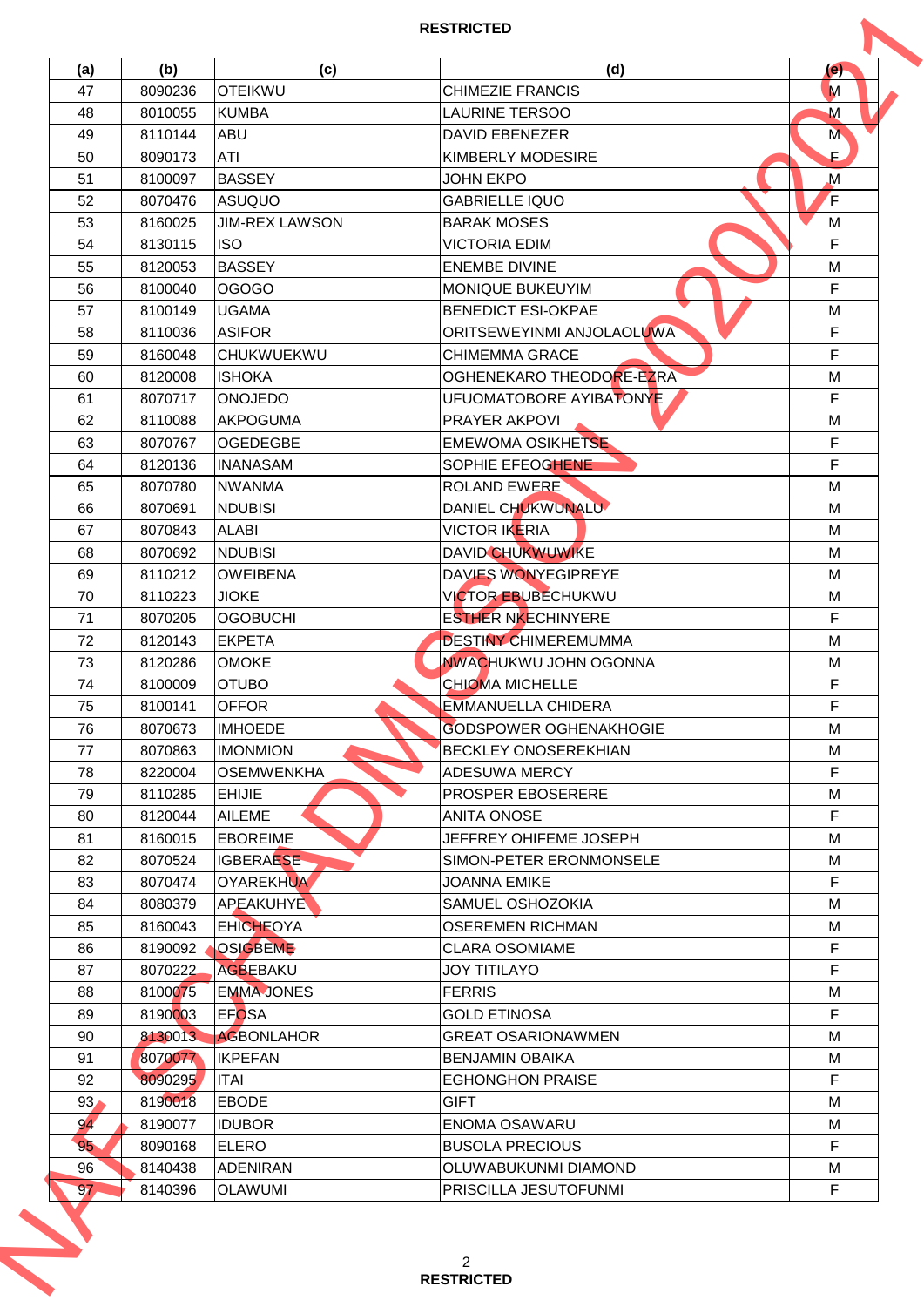| (a) | (b)     | (c)                | (d)                            | (e)         |
|-----|---------|--------------------|--------------------------------|-------------|
| 98  | 8120227 | <b>ONI</b>         | OLUWASEYITOJU NAOMI            | F           |
| 99  | 8090091 | <b>AYODELE</b>     | LAURETTA OLUWASHINDARA         | F           |
| 100 | 8110094 | <b>AJAYI</b>       | <b>EMMANUEL OMOLAYO</b>        | M           |
| 101 | 8100039 | <b>AJIBOLA</b>     | OLUWATIMILEYIN JONATHAN        | M           |
| 102 | 8090395 | <b>GBUYIRO</b>     | <b>FREDRICK OLUWADOYINSOLA</b> | $\mathbf M$ |
| 103 | 8110260 | <b>BABARINSA</b>   | <b>FAVOUR OLAOLUWA</b>         | M           |
| 104 | 8140146 | <b>OMODELE</b>     | <b>TEMILOLUWA GIFT</b>         | F           |
| 105 | 8090068 | <b>SOJI AJAYI</b>  | <b>OLUWASEUN FREDERIC</b>      | M           |
| 106 | 8190024 | <b>OGUNLEYE</b>    | LOVETH ANJOLAOLUWA             | M           |
| 107 | 8190007 | <b>AGABIELESIN</b> | <b>BOLAJI MERCY</b>            | M           |
| 108 | 8090386 | <b>OLANREWAJU</b>  | <b>SAMSON OLUWASEYE</b>        | M           |
| 109 | 8090210 | <b>FOLORUNSO</b>   | <b>SEMIRE PRECIOUS</b>         | M           |
| 110 | 8090248 | <b>FAWEYA</b>      | <b>SUCCESS AYOMIDE</b>         | F           |
| 111 | 8140357 | <b>AJAYI</b>       | ISREAL OLUWAKAMIYE.            | M           |
| 112 | 8090438 | <b>OLOWOLAFE</b>   | <b>DAMILARE EMMANUEL</b>       | M           |
| 113 | 8120133 | <b>OLATOYE</b>     | <b>ODUNLADE FELIX</b>          | M           |
| 114 | 8070450 | <b>AINA</b>        | <b>IFEOLUWA EMMANUEL</b>       | M           |
| 115 | 8090023 | <b>ASEBIEKO</b>    | OLUWADUNSIN GLORY              | F           |
| 116 | 8090399 | <b>KAYODE</b>      | <b>INIOLUWA ESTHER</b>         | F           |
| 117 | 8130224 | MOSU               | <b>OLUWADARASIMI MARY</b>      | F           |
| 118 | 8080303 | ADEKUNLE           | <b>OLAMILEKAN DAVID</b>        | M           |
|     |         |                    | <b>SAMUEL OLUWASEUN</b>        |             |
| 119 | 8090385 | OLANREWAJU         |                                | M           |
| 120 | 8140247 | <b>TAIWO</b>       | <b>TUNMISE VICTOR</b>          | M           |
| 121 | 8110133 | FALAE              | <b>AYOMIDE SAMUEL</b>          | M           |
| 122 | 8080930 | <b>ANIMASAHUN</b>  | <b>ABIMIFOLUWA EMMANUEL</b>    | M           |
| 123 | 8020040 | ABDULLAH           | RUQAYAH ANJOLAOLUWA            | F           |
| 124 | 8090178 | ADEOYE             | <b>ADETOLA DAVID</b>           | M           |
| 125 | 8140599 | <b>ROTIMI</b>      | <b>WILLIAMS BOLUWATIWI</b>     | M           |
| 126 | 8070842 | KUMUYI             | <b>PRAISE ISREAL</b>           | M           |
| 127 | 8090339 | ADESUYI            | <b>DIVINE DAMILOLA</b>         | F           |
| 128 | 8090131 | <b>OLOWOLAFE</b>   | <b>DOLAPO FAVOUR</b>           | F           |
| 129 | 8080302 | <b>ADEKUNLE</b>    | <b>OLASUNKANMI JEREMIAH</b>    | м           |
| 130 | 8070081 | <b>IKENNA</b>      | <b>MOSES CHUKWUEMEKA</b>       | M           |
| 131 | 8160001 | <b>EZEUGWU</b>     | <b>FAUSTINA OLUEBUBE</b>       | F           |
| 132 | 8120195 | <b>EZEH</b>        | <b>ESTHER CHIDINMA</b>         | F           |
| 133 | 8090437 | UGWUANYI           | CHIMAMANDA MICHAEL             | М           |
| 134 | 8090316 | <b>UGWUANYI</b>    | NAOMIPRAISE OTITOCHI           | F           |
| 135 | 8090409 | <b>NGBECHUKWU</b>  | CHIGOZIRIM CLARA               | F           |
| 136 | 8160026 | <b>OGBODO</b>      | <b>CHINEYE PRECIOUS</b>        | F           |
| 137 | 8100139 | <b>CHRISTOPHER</b> | <b>AGUNWA SHAKINAH OGECHI</b>  | F           |
| 138 | 8140408 | <b>OGBU</b>        | <b>GEORGE OBINNA</b>           | M           |
| 139 | 8070585 | <b>ANDIOBI</b>     | <b>CHIZARAM ZITA</b>           | F           |
| 140 | 8120092 | EMEKA-GEORGE       | <b>OLUEBUBECHI MARY</b>        | F           |
| 141 | 8130149 | <b>NDUBUISI</b>    | EMMANUEL ONYEDIKACHUKWU        | M           |
| 142 | 8220022 | <b>EMEKA</b>       | <b>COLLINS</b>                 | M           |
| 143 | 8070452 | EMMANUEL           | <b>ADONAI SHEKWO-GAMI</b>      | M           |
| 144 | 8070334 | <b>DENNIS</b>      | <b>KEVIN</b>                   | М           |
| 145 | 8090215 | <b>ROCK</b>        | <b>GREAT FOLAJU'ON</b>         | F           |
| 146 | 8120291 | <b>MUSA NUHU</b>   | <b>HUSSEIN</b>                 | M           |
| 147 | 8160060 | <b>SALIHU</b>      | <b>HAWAU TALATU</b>            | F           |
|     | 8120292 | <b>MUSA NUHU</b>   | <b>HASSANA</b>                 | F           |
| 148 |         |                    |                                |             |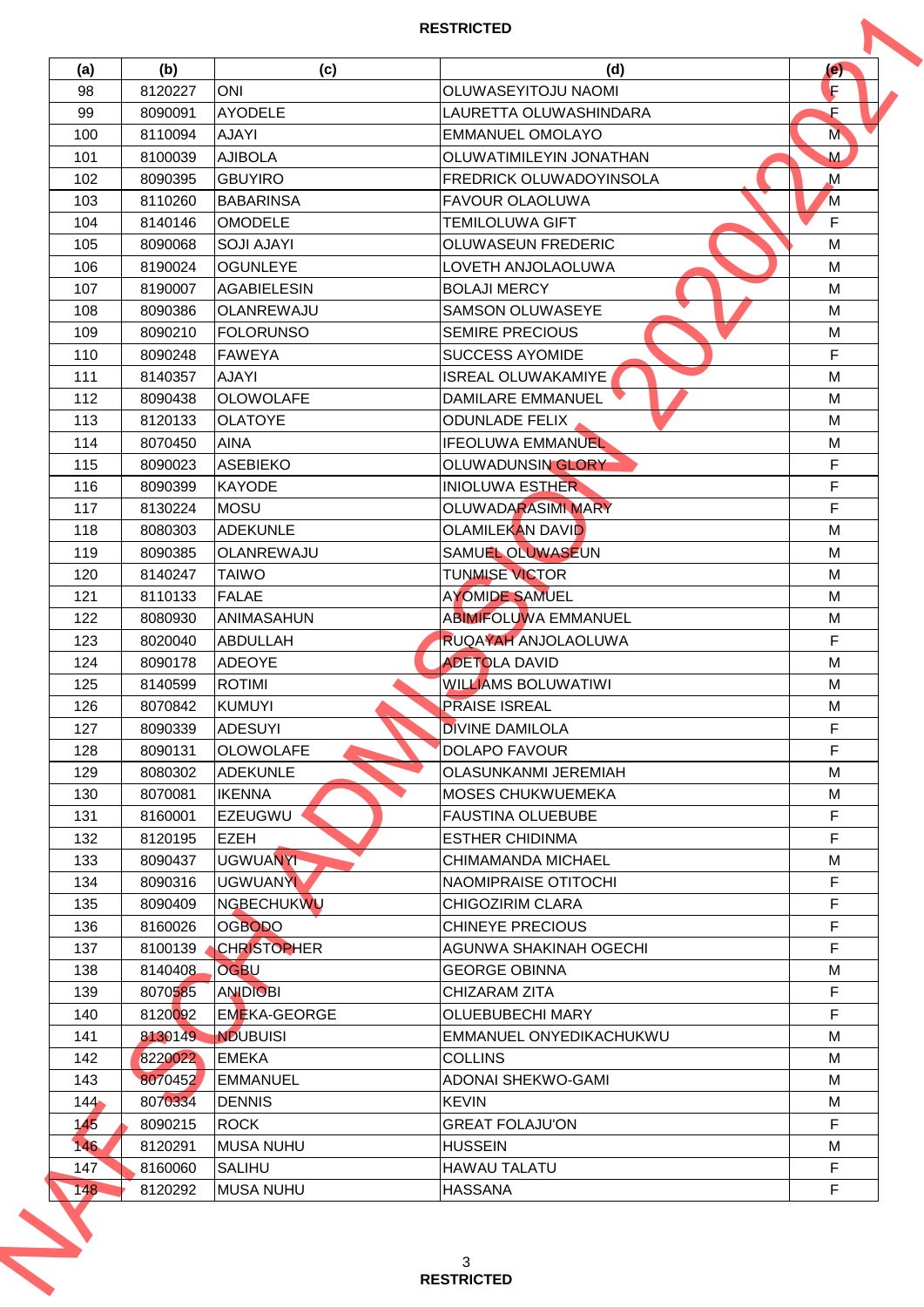| (a)     | (b)     | (c)               | (d)                           | (e) |
|---------|---------|-------------------|-------------------------------|-----|
| 149     | 8110280 | LEWI              | <b>SHARON SULEMAN</b>         | F   |
| 150     | 8160065 | <b>UMELO</b>      | SOMTOCHUKWU CHRISTABEL        | F   |
| 151     | 8140119 | <b>ROMS</b>       | <b>GOLDEN-ROMS UGONNA</b>     | M   |
| 152     | 8110160 | <b>NWAKOLEZI</b>  | <b>THERESA MUNACHI</b>        | Е.  |
| 153     | 8220001 | ONUKOGU           | <b>NICOLE CHIMERIRI</b>       | F   |
| 154     | 8110092 | <b>CHIBU</b>      | <b>CHERISH CHIAMAKA</b>       | F   |
| 155     | 8110053 | ADIRICHUKWU       | <b>ELVIS CHIDUBEM</b>         | M   |
| 156     | 8110012 | <b>NWAENE</b>     | <b>PAMILERINAYO</b>           | F   |
| 157     | 8120032 | <b>OKEKE</b>      | <b>EBUBE ANDREW</b>           | M   |
| 158     | 8070292 | ASHIEGBU          | <b>DAVID CHIGOZIRIM</b>       | M   |
| 159     | 8120041 | <b>ENOCH</b>      | <b>SUCCESS ONYINYECHUKWU</b>  | F   |
| 160     | 8120278 | ONYEKURUKEYA      | <b>MC-GEORGE OGBONNAYA</b>    | M   |
| 161     | 8070053 | <b>OPARA</b>      | <b>DENNIS ENYINNANYA</b>      | M   |
| 162     | 8070547 | <b>CHUKWUMA</b>   | CHUKWUEBUKA ANTHONY           | M   |
| 163     | 8100015 | MICHEAL           | <b>TIMOTHY CHINECHEREM</b>    | M   |
|         |         | <b>OGBONNA</b>    | <b>OLUCHI PEACE</b>           | F   |
| 164     | 8070490 |                   |                               |     |
| 165     | 8130071 | <b>NJOKU</b>      | <b>EMMANUEL</b>               | M   |
| 166     | 8100114 | <b>DAVIS</b>      | <b>GEDEPORJAY MIRACLE</b>     | М   |
| 167     | 8120236 | <b>ILIYA</b>      | <b>PRECIOUS</b>               | F   |
| 168     | 8050582 | <b>DARAMOLA</b>   | <b>OLUWAFERANMI OLAMIDE</b>   | M   |
| 169     | 8080905 | <b>THOMAS</b>     | <b>SOPHIA KABADIYA</b>        | F   |
| 170     | 8070190 | <b>BABA</b>       | JESSEY SHEYIN                 | М   |
| 171     | 8050353 | <b>HARUNA</b>     | <b>THELMA STEPHEN</b>         | F   |
| 172     | 8100082 | ALIYU-KABIRU      | <b>NANA FIDASI</b>            | F   |
| 173     | 8100055 | <b>SHUAIB</b>     | <b>ALAMIN AHMED</b>           | M   |
| 174     | 8100136 | <b>HALILU</b>     | <b>SALIM TIJANI</b>           | M   |
| 175     | 8090227 | <b>TANKO</b>      | <b>MIRABEL ASILOZEKA</b>      | F   |
| 176     | 8070846 | <b>DANIEL</b>     | WISDOM AJOGWU                 | M   |
| 177     | 8070566 | <b>OLORUNFEMI</b> | <b>GOODNEWS DAVID</b>         | M   |
| 178     | 8130151 | ADAMA             | <b>FAVOUR IKO-OJO</b>         | F   |
| 179     | 8090007 | <b>OWA</b>        | DANIEL AYOMIPOSI              | M   |
| 180     | 8090013 | <b>ONI</b>        | <b>TEMIDAYO ISIBHIENBHIEN</b> | М   |
| 181     | 8080813 | OLAJIDE-AWE       | <b>CHRISTOPHER OLAJIIRE</b>   | M   |
| 182     | 8100144 | <b>IBRAHIM</b>    | <b>FATIMA</b>                 | F   |
| 183     | 8130055 | <b>MUSTAPHA</b>   | RAFIAH ADESHOLA               | F   |
| 184     | 8090384 | SAMUEL            | <b>BISHOP DESTINY</b>         | М   |
| 185     | 8130160 | <b>AGENYI</b>     | SAMUEL OJONUGWA               | M   |
|         |         |                   |                               |     |
| 186     | 8070878 | <b>BELLO</b>      | <b>FAIZULAHI AYONETE</b>      | M   |
| 187     | 8110116 | <b>IBRAHIM</b>    | ABDULGAFAR OZAVINOYI          | M   |
| 188     | 8070258 | SOLOMON           | <b>JOSEPH JIBRIN</b>          | M   |
| 189     | 8240045 | <b>FOLORUNSHO</b> | <b>GREAT-FORTUNE DEBORAH</b>  | F   |
| 190     | 8110153 | JERRY-OJONUGWA    | <b>PROSPER ENEOJO</b>         | M   |
| 191     | 8100011 | <b>OKARAGA</b>    | ABDURAZAKI AHMED              | м   |
| 192     | 8020025 | <b>MICHAEL</b>    | MARVELLOUS UGBEDEOJO          | M   |
| 193     | 8070511 | <b>BABALOLA</b>   | <b>GABRIEL OLUWADAMILARE</b>  | M   |
| 194     | 8250022 | <b>ISHAQ</b>      | SHERIFUDEEN IWALOYE           | M   |
| $195 -$ | 8110278 | <b>ATOYEBI</b>    | ABDULSALAM GBADEGESIN         | M   |
| 196     | 8120224 | ADEGOKE           | <b>BASHIR OLAMIDE</b>         | M   |
| 197     | 8150370 | <b>BABATUNDE</b>  | <b>OLAYINKA REBECCA</b>       | F   |
| 198     | 8150369 | <b>BABATUNDE</b>  | <b>OLAMIDE DEBORAH</b>        | F   |
| 199     | 8160044 | <b>IYANDA</b>     | ELIZABETH OLUWAPAMILERINAYO   | F   |
|         |         |                   |                               |     |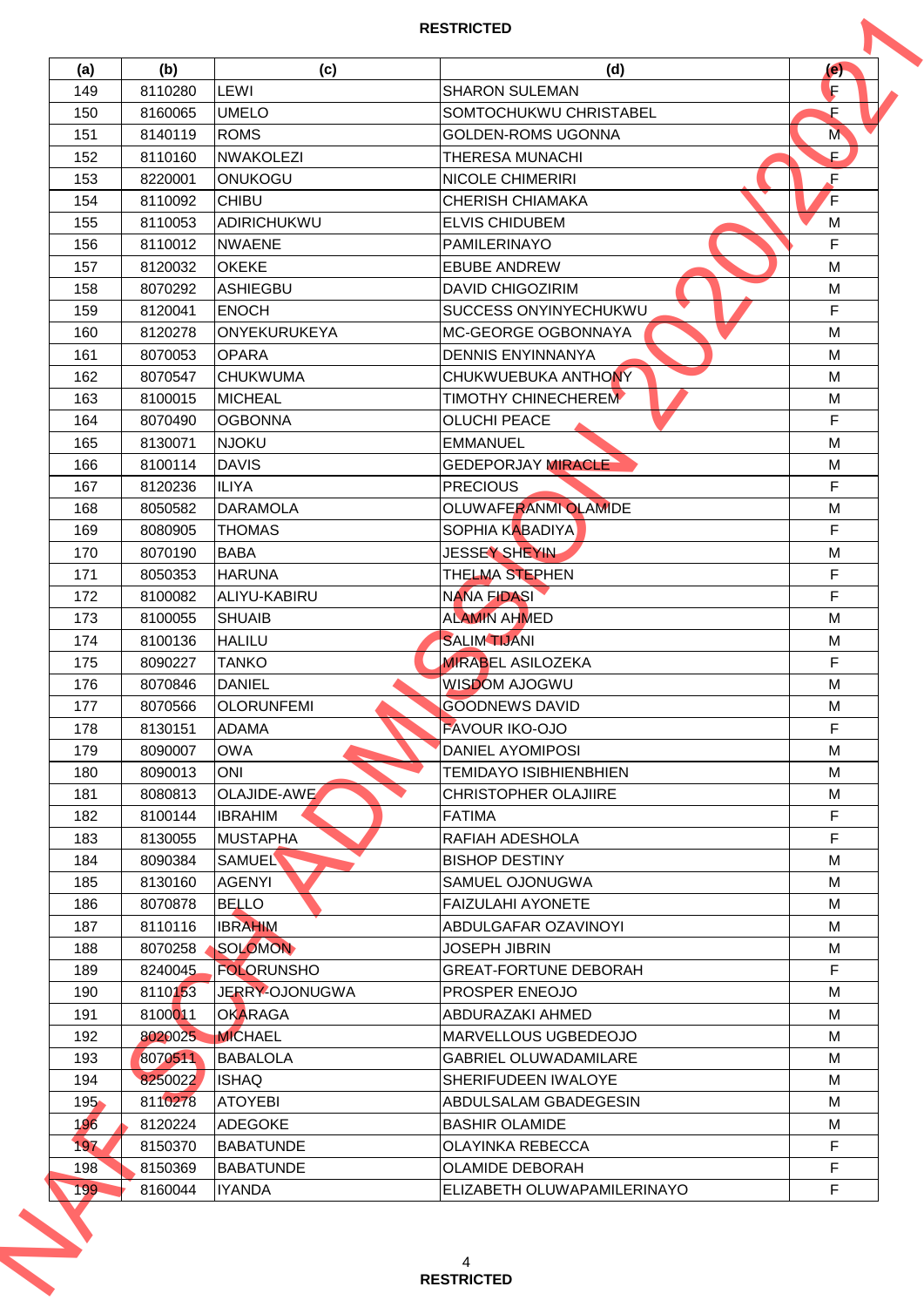| 200<br>201<br>202<br>203<br>204<br>205<br>206<br>207<br>208<br>209<br>210<br>211<br>212<br>213<br>214<br>215 | 8020003<br>8040147<br>8020007<br>8020006<br>8070650<br>8020017<br>8020010<br>8220003<br>8020027<br>8090287<br>8090194<br>8020033<br>8020044 | <b>SHEHU</b><br>YAHYA<br><b>MUHAMMED</b><br><b>SEKONI</b><br><b>HAMZAT</b><br><b>OSU-ALABI</b><br><b>GAMBARI</b><br><b>AJEWOLE</b><br><b>ABDULMALIK</b><br><b>OYINLOYE</b> | <b>ABDULHALIM NIFEMI</b><br><b>MUJIDDAH JIBOLA</b><br><b>ABDULBAQII OLAITAN</b><br><b>FATIMAT ABIDEMI</b><br><b>NAHEEMAH TEMITOPE</b><br><b>SHERIFDEEN OLOLADE</b><br>MUTAPHA .T.<br><b>DEBORAH</b> | M<br>F<br>M<br>Е.<br>F<br>M |
|--------------------------------------------------------------------------------------------------------------|---------------------------------------------------------------------------------------------------------------------------------------------|----------------------------------------------------------------------------------------------------------------------------------------------------------------------------|-----------------------------------------------------------------------------------------------------------------------------------------------------------------------------------------------------|-----------------------------|
|                                                                                                              |                                                                                                                                             |                                                                                                                                                                            |                                                                                                                                                                                                     |                             |
|                                                                                                              |                                                                                                                                             |                                                                                                                                                                            |                                                                                                                                                                                                     |                             |
|                                                                                                              |                                                                                                                                             |                                                                                                                                                                            |                                                                                                                                                                                                     |                             |
|                                                                                                              |                                                                                                                                             |                                                                                                                                                                            |                                                                                                                                                                                                     |                             |
|                                                                                                              |                                                                                                                                             |                                                                                                                                                                            |                                                                                                                                                                                                     |                             |
|                                                                                                              |                                                                                                                                             |                                                                                                                                                                            |                                                                                                                                                                                                     |                             |
|                                                                                                              |                                                                                                                                             |                                                                                                                                                                            |                                                                                                                                                                                                     | M                           |
|                                                                                                              |                                                                                                                                             |                                                                                                                                                                            |                                                                                                                                                                                                     | F                           |
|                                                                                                              |                                                                                                                                             |                                                                                                                                                                            | <b>AISHA OLAMIDE</b>                                                                                                                                                                                | F                           |
|                                                                                                              |                                                                                                                                             |                                                                                                                                                                            | SAMUEL OLUWAFERANMI                                                                                                                                                                                 | M                           |
|                                                                                                              |                                                                                                                                             | <b>AFOLAYAN</b>                                                                                                                                                            | OLWAGBOHUNMI PHILIP A.                                                                                                                                                                              | M                           |
|                                                                                                              |                                                                                                                                             | <b>OYEKOLA</b>                                                                                                                                                             | <b>AMOTUL-RAHMAN TAIYE</b>                                                                                                                                                                          | F                           |
|                                                                                                              |                                                                                                                                             | <b>MUFTAU</b>                                                                                                                                                              | <b>ABIMBOLA ALIYAT</b>                                                                                                                                                                              | F                           |
|                                                                                                              | 8020035                                                                                                                                     | <b>GAMBARI</b>                                                                                                                                                             | <b>MOHAMMED THANNI TEMITOPE</b>                                                                                                                                                                     | M                           |
|                                                                                                              | 8020034                                                                                                                                     | <b>OYEKOLA</b>                                                                                                                                                             | AMOTUL-RAHEEM KEHINDE                                                                                                                                                                               | F                           |
|                                                                                                              |                                                                                                                                             |                                                                                                                                                                            |                                                                                                                                                                                                     | F                           |
|                                                                                                              | 8120060                                                                                                                                     | IMUHAMMED                                                                                                                                                                  | <b>FARHAT AYOMIDE</b>                                                                                                                                                                               |                             |
| 216                                                                                                          | 8090392                                                                                                                                     | ADEWARA                                                                                                                                                                    | OGOOLUWA JOSEPH                                                                                                                                                                                     | M                           |
| 217                                                                                                          | 8110016                                                                                                                                     | <b>BALOGUN</b>                                                                                                                                                             | <b>MUBARAK FERANMI</b>                                                                                                                                                                              | M                           |
| 218                                                                                                          | 8110301                                                                                                                                     | <b>ADEGBITE</b>                                                                                                                                                            | <b>OLASUNKANMI KWAM</b>                                                                                                                                                                             | M                           |
| 219                                                                                                          | 8020024                                                                                                                                     | <b>AYUBA</b>                                                                                                                                                               | <b>FATIMAT AYOMIDE</b>                                                                                                                                                                              | F                           |
| 220                                                                                                          | 8090175                                                                                                                                     | <b>YUSUF</b>                                                                                                                                                               | <b>MARIAM OLAMIDE</b>                                                                                                                                                                               | F                           |
| 221                                                                                                          | 8220025                                                                                                                                     | <b>ISSA</b>                                                                                                                                                                | MUHAMMAD ABAYOMI                                                                                                                                                                                    | M                           |
| 222                                                                                                          | 8070044                                                                                                                                     | <b>AFOLAYAN</b>                                                                                                                                                            | MARVELLOUS OLAMIDE                                                                                                                                                                                  | M                           |
| 223                                                                                                          | 8120179                                                                                                                                     | ABDULSALAM                                                                                                                                                                 | <b>HABEEB RAMADAN</b>                                                                                                                                                                               | M                           |
| 224                                                                                                          | 8120108                                                                                                                                     | <b>BUSARI</b>                                                                                                                                                              | <b>SAMUEL</b>                                                                                                                                                                                       | M                           |
| 225                                                                                                          | 8090337                                                                                                                                     | <b>OLASHERI</b>                                                                                                                                                            | <b>ABDULRASAQ</b>                                                                                                                                                                                   | M                           |
| 226                                                                                                          | 8140020                                                                                                                                     | <b>IDRIS</b>                                                                                                                                                               | <b>AISHA OLUWANIFEMI</b>                                                                                                                                                                            | F                           |
| 227                                                                                                          | 8070189                                                                                                                                     | <b>OYENUGA</b>                                                                                                                                                             | <b>OLUWATOMI GABRIEL</b>                                                                                                                                                                            | M                           |
| 228                                                                                                          | 8070732                                                                                                                                     | LAWAL                                                                                                                                                                      | <b>ZUL-QURNAIN OLADIMEJI</b>                                                                                                                                                                        | M                           |
| 229                                                                                                          | 8070405                                                                                                                                     | <b>MOFUNLEWI</b>                                                                                                                                                           | <b>JEDIDIAH NUNAYON</b>                                                                                                                                                                             | M                           |
| 230                                                                                                          | 8090262                                                                                                                                     | <b>ATERE</b>                                                                                                                                                               | <b>DEBORAH YEWANDE</b>                                                                                                                                                                              | F                           |
| 231                                                                                                          | 8070345                                                                                                                                     | <b>BATULA</b>                                                                                                                                                              | <b>OLUWAFERANMI DANIEL</b>                                                                                                                                                                          | м                           |
| 232                                                                                                          | 8070667                                                                                                                                     | <b>ATIKU</b>                                                                                                                                                               | <b>EZEKIEL ADEBOWALE</b>                                                                                                                                                                            | M                           |
| 233                                                                                                          | 8100091                                                                                                                                     | <b>ORIADE-SHABL</b>                                                                                                                                                        | <b>ZAINAB IREMIDE</b>                                                                                                                                                                               | F                           |
| 234                                                                                                          | 8100120                                                                                                                                     | ADISA-THOMAS                                                                                                                                                               | DANIEL ADEOLA                                                                                                                                                                                       | M                           |
| 235                                                                                                          | 8110330                                                                                                                                     | <b>ADEGOKE</b>                                                                                                                                                             | OLUWAKANYINSAYOMI DEBORAH                                                                                                                                                                           | F                           |
| 236                                                                                                          | 8070069                                                                                                                                     | <b>OLADIPO</b>                                                                                                                                                             | <b>OLATOMIWA PETER</b>                                                                                                                                                                              | M                           |
| 237                                                                                                          | 8070255                                                                                                                                     | FAJI                                                                                                                                                                       | ABDULMUMEEN OREOLUWA                                                                                                                                                                                | M                           |
| 238                                                                                                          | 8090306                                                                                                                                     | <b>IJELU</b>                                                                                                                                                               | <b>SULTAN ABOLORE</b>                                                                                                                                                                               | M                           |
| 239                                                                                                          | 8100121                                                                                                                                     | NOFIU                                                                                                                                                                      | <b>JOSIAH OLUWAFEMI</b>                                                                                                                                                                             | м                           |
| 240                                                                                                          | 8140195                                                                                                                                     | <b>AGBAJE</b>                                                                                                                                                              | OLAMIDE ABDUL-RAZAQ                                                                                                                                                                                 | M                           |
| 241                                                                                                          | 8070451                                                                                                                                     | <b>ANIBABA</b>                                                                                                                                                             | <b>OLUWATOFUNMI ESTHER</b>                                                                                                                                                                          | F                           |
|                                                                                                              |                                                                                                                                             |                                                                                                                                                                            |                                                                                                                                                                                                     |                             |
| 242                                                                                                          | 8080098                                                                                                                                     | AMUZU                                                                                                                                                                      | <b>AYOMIDE MICHAEL</b>                                                                                                                                                                              | м                           |
| 243                                                                                                          | 8130133                                                                                                                                     | <b>AJETUNMOBI</b>                                                                                                                                                          | <b>EMMANUEL TOMIWA</b>                                                                                                                                                                              | M                           |
| 244                                                                                                          | 8120295                                                                                                                                     | <b>OPEIBI</b>                                                                                                                                                              | <b>FIYINFUOLUWA DAVID</b>                                                                                                                                                                           | M                           |
| 245                                                                                                          | 8070759                                                                                                                                     | ADEOLA-ARALEPO                                                                                                                                                             | <b>FAYZAWL DEMILADE</b>                                                                                                                                                                             | M                           |
| $246 -$                                                                                                      | 8160039                                                                                                                                     | AMINU                                                                                                                                                                      | <b>FATHIAT KANYINSOLA</b>                                                                                                                                                                           | F                           |
| 247                                                                                                          | 8070453                                                                                                                                     | ADEDAMOLA                                                                                                                                                                  | IYANUOLUWA ESTHER                                                                                                                                                                                   | F                           |
| 248                                                                                                          | 8070158                                                                                                                                     | OYEFOLU                                                                                                                                                                    | <b>TESLIMAH ADENIKE</b>                                                                                                                                                                             | F                           |
| 249                                                                                                          | 8010046                                                                                                                                     | <b>AJEWOLE</b>                                                                                                                                                             | ABRAHAM OLUWASEGUN                                                                                                                                                                                  | M                           |
| 250                                                                                                          | 8110110                                                                                                                                     | <b>WILLIAMS</b>                                                                                                                                                            | CHARLOTTE OLAJUMOKE                                                                                                                                                                                 | F                           |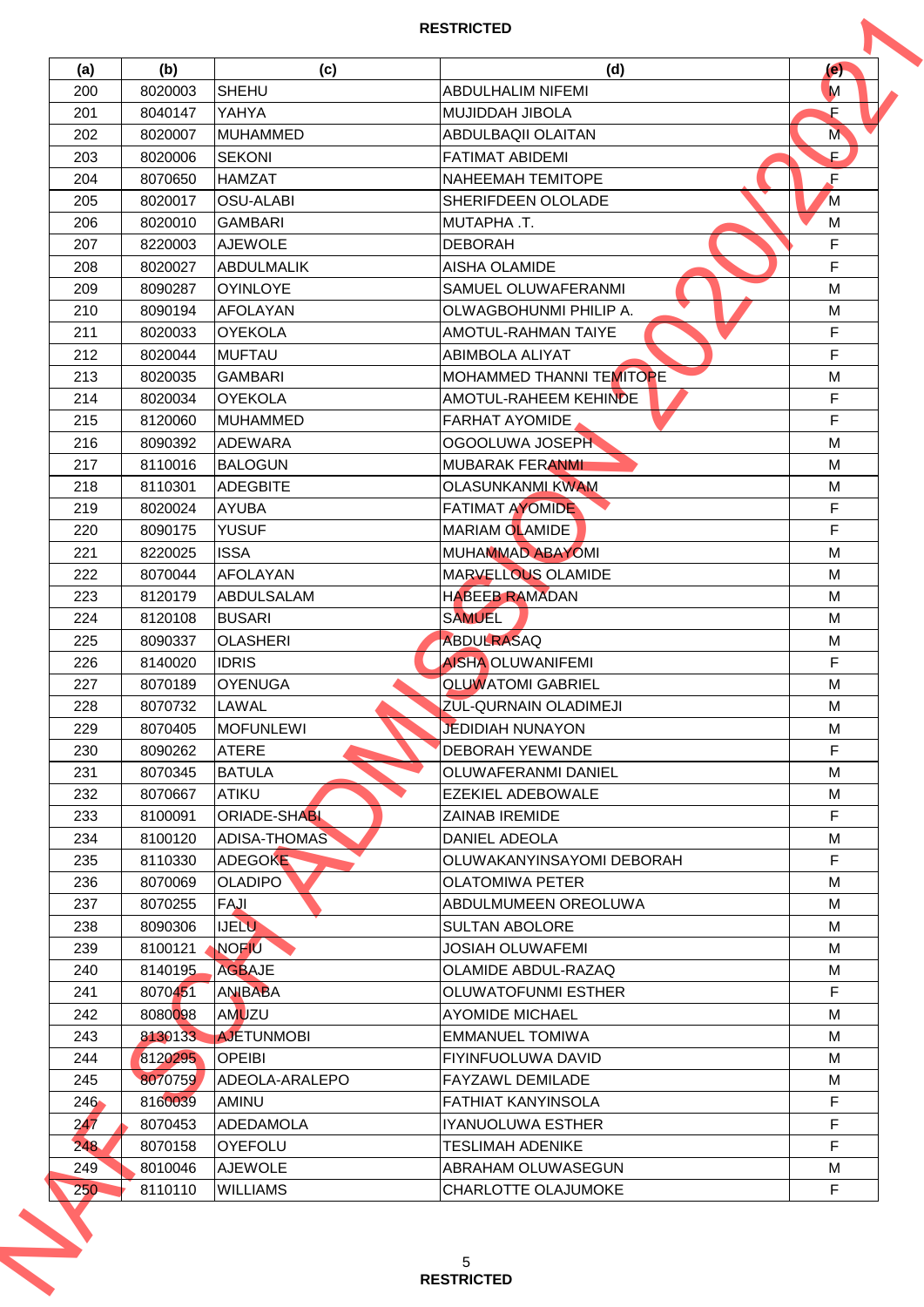| (a) | (b)                | (c)                                | (d)                          | (e)         |
|-----|--------------------|------------------------------------|------------------------------|-------------|
| 251 | 8090179            | <b>WAHAB</b>                       | <b>BUSAYO SELINAH</b>        | F           |
| 252 | 8100012            | <b>AINA</b>                        | <b>DEMILADE</b>              | M           |
| 253 | 8130154            | <b>ABARI</b>                       | MISTURA OPEYEMI              | F           |
| 254 | 8110211            | <b>YUSUF</b>                       | <b>FARUQ FEYISHAYO</b>       | M           |
| 255 | 8110283            | <b>IBRAHIM</b>                     | <b>RAHMAN TEMITOPE</b>       | $\mathbf M$ |
| 256 | 8200195            | ABDULRAZAQ                         | ABDULWAHAB OLADIMEJI         | M           |
| 257 | 8120036            | <b>BECKLEY</b>                     | <b>ELIZABETH FIYINFOLUWA</b> | F           |
| 258 | 8130003            | <b>RIYEE</b>                       | <b>RILALAKWA BLESSED</b>     | M           |
| 259 | 8100145            | <b>WAMBA</b>                       | <b>RAPHEAL ESSAN</b>         | M           |
| 260 | 8100027            | <b>SALISU</b>                      | <b>UMAR</b>                  | M           |
| 261 | 8160045            | <b>IDRIS</b>                       | <b>ABUBAKAR AMINU</b>        | M           |
| 262 | 8020014            | MOHAMMED                           | <b>ALIYU KUDU</b>            | M           |
| 263 | 8110312            | <b>ABDULKADIR</b>                  | <b>AMAN ALIYU</b>            | M           |
| 264 | 8110061            | <b>SULAIMAN</b>                    | <b>AISHA</b>                 | F           |
| 265 | 8220007            | <b>BALA</b>                        | <b>HAJARA</b>                | F           |
| 266 | 8090151            | <b>BENJAMIN</b>                    | <b>EMMANUEL GIMBA</b>        | M           |
| 267 | 8110286            | <b>SHOYODE</b>                     | <b>RUKAYAT OMOWUMI</b>       | F           |
| 268 | 8090006            | ADEKOYA                            | <b>ADAMS OPEYEMI</b>         | M           |
|     |                    |                                    |                              |             |
| 269 | 8110020            | <b>OLADIJI</b>                     | <b>KITILOLA</b>              | M           |
| 270 | 8090246            | <b>GAFAR</b>                       | <b>SOFIA OKIKIOLA</b>        | F           |
| 271 | 8090161            | <b>OLOKO</b>                       | <b>SHUAYB CHIDUBEM</b>       | M           |
| 272 | 8090307            | <b>ODULATE</b>                     | <b>DOYINSOLAMI RACHAEL</b>   | F           |
| 273 | 8130004            | <b>ADEYEMI</b>                     | <b>FISAYO ABIDEMI</b>        | M           |
| 274 | 8070091            | IADESHINA                          | <b>ADEIYEOLUWA CARIS</b>     | M           |
| 275 | 8070185            | <b>DOKUNMU</b>                     | <b>EMMANUEL REMILEKUN</b>    | M           |
| 276 | 8090441            | <b>EDUN</b>                        | <b>INIOLUWA ESTHER</b>       | F           |
| 277 | 8120226            | IODUNAYO                           | <b>TEMILOLUWA EMMANUEL</b>   | M           |
| 278 | 8090187            | <b>ADEDEJI</b>                     | <b>MUIZ ADEYEMI</b>          | M           |
| 279 | 8120140            | ADEGBITE                           | <b>SAMIAT NIFEMI</b>         | F           |
| 280 | 8090042            | <b>ODUNLAMI</b>                    | <b>OLUWADAMILARE ISREAL</b>  | M           |
| 281 | 8090089            | <b>AHMED</b>                       | LATEEFAH OLUWAFUNMILAYO      | F           |
| 282 | 8110115            | <b>OLUGBILE</b>                    | <b>ABIBAT OPEYEMI</b>        | F           |
| 283 | 8070354            | <b>HASSAN</b>                      | OYINKANSOLA ZHORDIRAT        | F           |
| 284 | 8090259            | <b>AJIBOLA</b>                     | OMOFOLAWEWO DESTINY          | F           |
| 285 | 8090379            | <b>EKISOLA</b>                     | DAVID ADEDOYIN               | M           |
| 286 | 8080772            | <b>EDUN</b>                        | OLUWAKANYINSOLA DEBORAH      | F           |
| 287 | 8041458            | <b>OJEKUNLE</b>                    | <b>PRECIOUS ABIDEMI</b>      | F           |
| 288 | 8070165            | ELEGBEDE                           | <b>MARY TEMILOLUWA</b>       | F           |
| 289 | 8090188            | <b>ADEDEJI</b>                     | MUBARAQ ADETUNJI             | M           |
| 290 | 8090067            | <b>OLUFEMI</b>                     | <b>DAMILOLA JOSEPH</b>       | М           |
| 291 | 8140507            | <b>OGUNDELE</b>                    | OKIKIOLA ABDUL BASIT         | M           |
| 292 | 8120257            | <b>OGUNKOYA</b>                    | <b>KEHINDE PATRICK</b>       | M           |
| 293 | 8120131            | NURUDEEN                           | <b>HUSSEIN ADEPEJU</b>       | м           |
| 294 | 8090329            | <b>AKINTOYE</b>                    | AKINWUMI JOSHUA              | M           |
| 295 | 8090103            | <b>SULAYMAN</b>                    | OLUWATOBILOBA OLUWAFADEKEMI  | F           |
| 296 | 8041463            | <b>ADEYEMI</b>                     | <b>OPEYEMI EMMANUEL</b>      | M           |
| 297 | 8130150            | <b>SAKA</b>                        | TOLUWALASE MOHAMMED JAMIU    | M           |
| 298 | 8070651            | OLALEKAN                           | <b>DAVID IFEOLUWA</b>        | M           |
| 299 | 8120025            | <b>SOETAN</b>                      | <b>OLUWAKIIBATI PHILLIP</b>  | M           |
|     |                    |                                    | <b>WISDOM OLAMIDE</b>        | M           |
| 300 | 8080939<br>8090443 | <b>OLABINJO</b><br><b>SHODIYAN</b> | OLUWADARASIMI AUGUSTUS       | M           |
| 301 |                    |                                    |                              |             |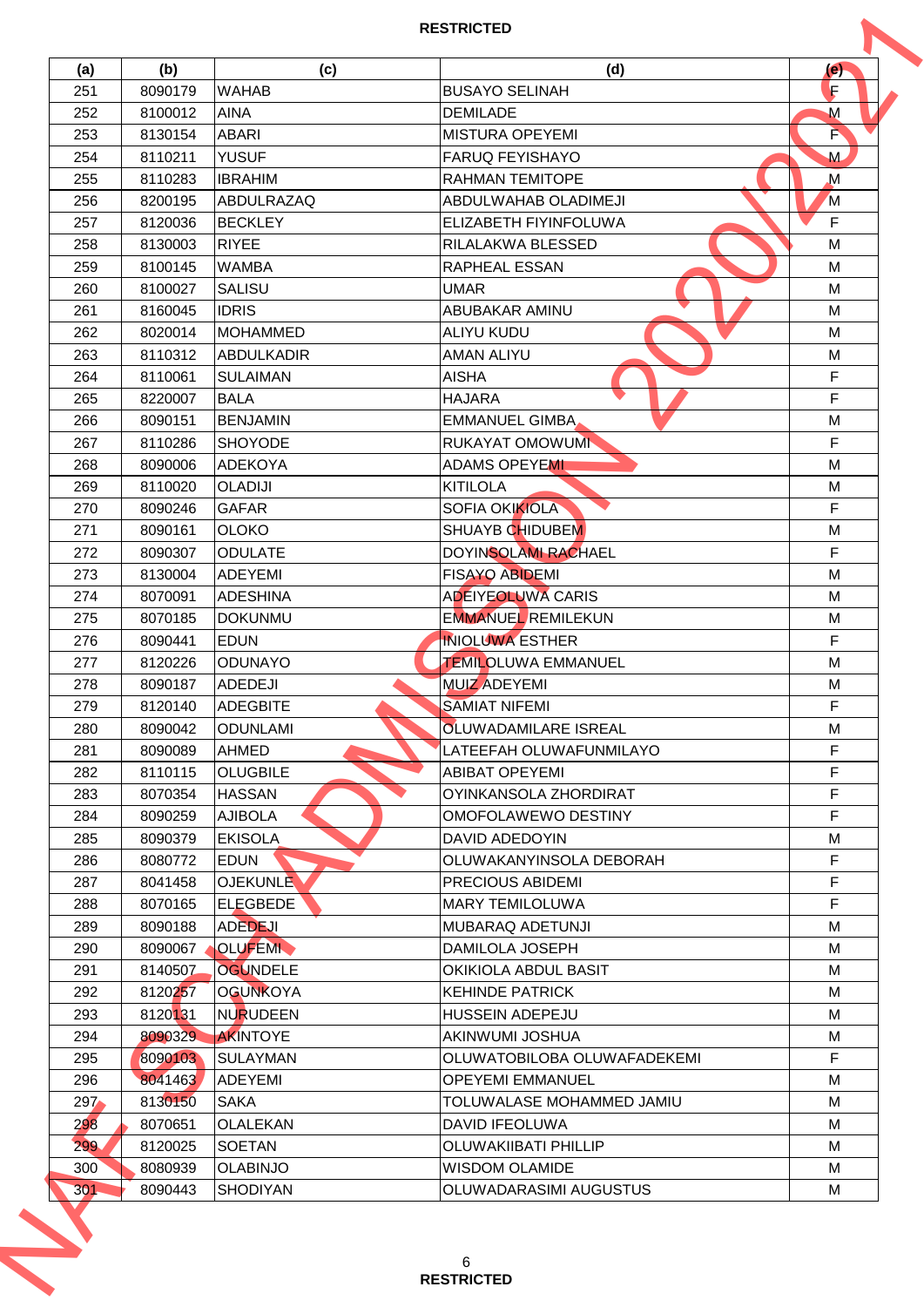| (a)     | (b)     | (c)                | (d)                            | (e) |
|---------|---------|--------------------|--------------------------------|-----|
| 302     | 8120256 | <b>OGUNKOYA</b>    | <b>TAIWO PATRICIA</b>          | F   |
| 303     | 8070652 | OLALEYE            | <b>HALIYYAT PEDEPO</b>         | F   |
| 304     | 8090058 | <b>OTUNBA</b>      | <b>QUIYUM AJIBOLA</b>          | M   |
| 305     | 8020015 | <b>AHMED</b>       | <b>KHALID ADEMOLA</b>          | M   |
| 306     | 8140554 | <b>OGUNFOWORA</b>  | <b>TEMILOLA MARVELOUS</b>      | F   |
| 307     | 8110087 | <b>BELLO</b>       | <b>OLUWASEYI FAVOUR</b>        | F   |
| 308     | 8110282 | <b>ALEGI</b>       | <b>OLUWADARASIMI DANIEL</b>    | м   |
| 309     | 8120132 | <b>NURUDEEN</b>    | <b>HASSAN ADEYINKA</b>         | M   |
| 310     | 8070804 | <b>OGUNBAMOWO</b>  | <b>MARIAM OMOTOLA</b>          | F   |
| 311     | 8080653 | <b>OLUWEMIMO</b>   | <b>OLAOLUWA EMMANUEL</b>       | M   |
| 312     | 8090394 | <b>BELLO</b>       | ALFAYYAD AYODEJI               | M   |
| 313     | 8140479 | <b>OYEKANMI</b>    | <b>JUSTUS AYOMIPO</b>          | M   |
| 314     | 8080418 | <b>OSUNBAYO</b>    | <b>ISRAEL OLUWAFIKAYOMI</b>    | M   |
| 315     | 8070555 | <b>KOLADE</b>      | <b>HABEED ADEKUNLE</b>         | M   |
| 316     | 8070215 | ABDULKAREEM        | <b>MUIZ AKANNI</b>             | M   |
| 317     | 8090119 | <b>ODEKUNLE</b>    | OYINKANSOLA SAMUEL             | M   |
| 318     | 8110331 | <b>FADIPE</b>      | OLUWADARASIMI GABRIELLA        | F   |
| 319     | 8090092 | <b>DAODU</b>       | OLUWASANMI TESTIMONY           | M   |
| 320     | 8220019 | <b>MUSA</b>        | <b>OLULELABI AYATULLAH</b>     | M   |
| 321     | 8190008 | <b>STEVEN</b>      | <b>OLUWATOBILOBA DANIEL</b>    | M   |
| 322     | 8090412 | <b>OGUNDEJI</b>    | MICHAEL ADEMOLA                | М   |
| 323     | 8090014 | <b>ARAJULU</b>     | IPINNUOLUWA GOODLUCK           | M   |
| 324     | 8110159 | ADEYERI            | <b>GLORIA OLUWAKEMI</b>        | F   |
| 325     | 8090001 | <b>AKINYELE</b>    | <b>SEMILORE PAUL</b>           | M   |
| 326     | 8070711 | SALAU              | <b>FAROUQ AYOMIKUN</b>         | M   |
| 327     | 8110233 | <b>ANIFOWOSE</b>   | <b>TESTIMONY TEMILOLUWA</b>    | F   |
| 328     | 8160003 | IELEWA             | <b>OLUWAFEMI OLUWAFISAY</b>    | M   |
| 329     | 8120081 | <b>ADEJUWON</b>    | <b>OLUWASEUNFUNMI INIOLUWA</b> | M   |
| 330     | 8090105 | ADEYERI            | <b>OLUWADAMILOLA FAVOUR</b>    | F   |
| 331     | 8090157 | AKINLOLU           | <b>OLUWADARASIMI BENJAMIN</b>  | M   |
|         |         | <b>ADEROYEJE</b>   | <b>ERIOLUWA JESUTOSIN</b>      | M   |
| 332     | 8090209 |                    |                                | м   |
| 333     | 8070228 | SOLOMON            | <b>MICHEAL BABATUNDE</b>       |     |
| 334     | 8070744 | <b>GBADAMOSI</b>   | <b>AYOMIPOSI OPEMIPOSI</b>     | M   |
| 335     | 8110141 | <b>AYESA</b>       | <b>PAUL NIFEMI</b>             | М   |
| 336     | 8190028 | <b>OJUMOLA</b>     | <b>MAYOWA VICTOR</b>           | M   |
| 337     | 8070267 | <b>OLUWATOYIN</b>  | <b>HAPPINESS DEBORAH</b>       | F.  |
| 338     | 8120138 | <b>MARCUS</b>      | <b>AYOTUNDE STEPHEN</b>        | M   |
| 339     | 8070399 | <b>CHRISTOPHER</b> | <b>AYOMIKUN CALEB</b>          | M   |
| 340     | 8100071 | <b>ISAAC</b>       | EMMANUEL OLUWATIMILEYIN        | M   |
| 341     | 8070359 | <b>JOHNSON</b>     | <b>OLUFIREJIMI IYINOLUWA</b>   | F   |
| 342     | 8120149 | <b>OLADOKUN</b>    | ISAIAH OGOOLUWAKITAN           | M   |
| 343     | 8130082 | <b>DUDUSOLA</b>    | <b>DAMILOLA TREASURE</b>       | F   |
| 344     | 8190038 | <b>AJIJOLA</b>     | <b>MARIAM WURAOLA</b>          | F   |
| 345     | 8130070 | <b>ALADEMEHIN</b>  | <b>ABRAHAM TOLUWANI</b>        | M   |
| 346     | 8100017 | <b>OLOWOOKERE</b>  | <b>ODUNAYO RACHEAL</b>         | F   |
| 347     | 8120293 | FABUYI             | <b>DAVID TIOLUWANI</b>         | M   |
| $348 -$ | 8110033 | <b>OYEWOLE</b>     | <b>OLUWASEUN DAVID</b>         | М   |
| 349     | 8240016 | LUKMAN-BELLO       | ASIYAH AYOOLA                  | F   |
| 350     | 8090211 | <b>OGUNRINDE</b>   | <b>GOLD IBRAHEEM</b>           | M   |
|         | 8020030 | <b>AROWOOGUN</b>   | EMMANUEL OLUWAFERANMI          | M   |
| 351     | 8010008 | <b>ADEWOLE</b>     | ADEBOWALE ABDULMALIK           | M   |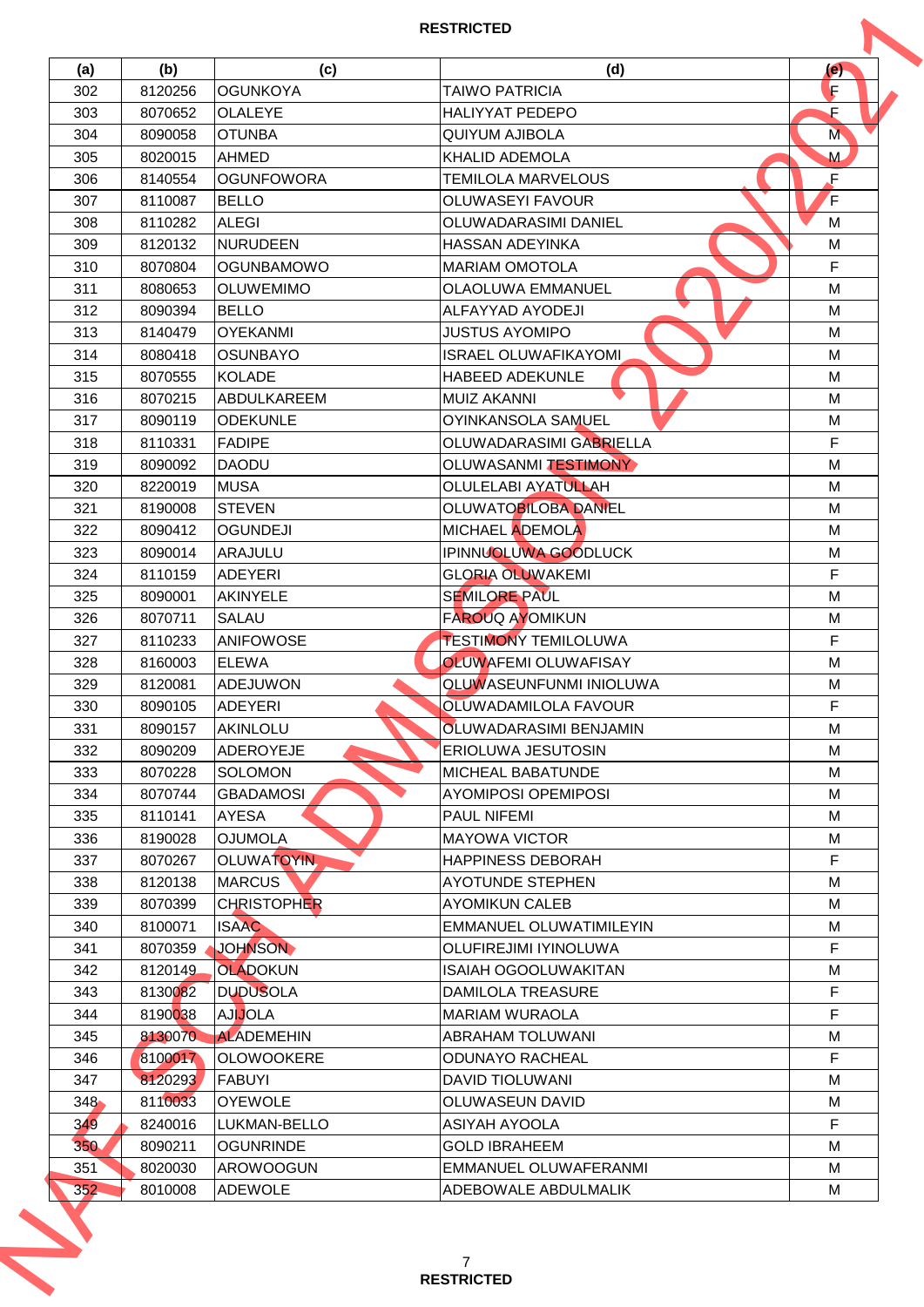| 353<br>354 | 8090225 |                        |                                | (e)         |
|------------|---------|------------------------|--------------------------------|-------------|
|            |         | ADETUNBI               | <b>KHAIRAT TEMITOPE</b>        | F           |
|            | 8070469 | <b>AKINWUSI</b>        | <b>ADEMIDUN RITA</b>           | F           |
| 355        | 8070300 | <b>FARANPOJO</b>       | <b>TITILAYO RUTH</b>           | F           |
| 356        | 8090223 | ADETUNBI               | ABDULMUMEEN OLUWABUSAYO        | M           |
| 357        | 8120130 | <b>ALONGE</b>          | IYANUOLUWA DAVID               | $\mathbf M$ |
| 358        | 8070463 | <b>OLATUNJI</b>        | <b>OREOFEKRISTI ENIBIOLUWA</b> | M           |
| 359        | 8090274 | <b>AKINOLA</b>         | <b>ESTHER OLUWASEWA</b>        | F           |
| 360        | 8240006 | AGBEYANJU              | <b>TOBILOBA ISAIAH</b>         | M           |
| 361        | 8070403 | <b>OLAOYE</b>          | <b>OLUWADARASIMI EVANS</b>     | M           |
| 362        | 8110219 | <b>OLOMOLA</b>         | ADEMOLA AKINLOLUWA             | M           |
| 363        | 8090008 | <b>EGUNFEMI</b>        | <b>IKEOLUWA MOTUNRAYO</b>      | F           |
| 364        | 8090090 | <b>ABDULAZEEZ</b>      | ABDULQUADIRI ALABI             | M           |
| 365        | 8130038 | <b>OJO</b>             | <b>JESU-TOFUNMI AARON</b>      | M           |
| 366        | 8090338 | <b>AGBOOLA</b>         | <b>SAMUEL</b>                  | M           |
| 367        | 8120259 | <b>BELLO</b>           | ALIYAH MONIOLUWA ENOBONG       | F           |
|            |         |                        |                                |             |
| 368        | 8120282 | <b>AMUSAN</b>          | <b>DEBORAH AYOMIPOSI</b>       | F           |
| 369        | 8090077 | <b>OLAJIDE</b>         | <b>TEMITAYO DAVID</b>          | M           |
| 370        | 8100147 | OLALEKAN               | <b>OMOTOLA GRACE</b>           | F           |
| 371        | 8090446 | ONI                    | <b>OLUSOLA ESTHER</b>          | F           |
| 372        | 8240043 | <b>ADEDEJI</b>         | <b>REJOICE ADETUTU</b>         | F           |
| 373        | 8070517 | <b>OYEBODE</b>         | IYANUOLUWA GRACE               | F           |
| 374        | 8090288 | <b>OGEDENGBE</b>       | JOSEPH IYANUOLUWA              | M           |
| 375        | 8090365 | <b>IBRAHIM</b>         | <b>ABDULRAHEEM AYOMIDE</b>     | M           |
| 376        | 8090107 | <b>OLAYEMI</b>         | <b>ENIOLA ALABA</b>            | F           |
| 377        | 8100020 | <b>OLAOYE</b>          | <b>IVAN AYOMIDE</b>            | M           |
| 378        | 8090275 | <b>AJIKI</b>           | <b>JONATHAN OBANIJESU</b>      | M           |
| 379        | 8100050 | <b>OYEBANJI</b>        | <b>OREOLUWA NATHAN</b>         | M           |
| 380        | 8090054 | <b>JOLAYEMI</b>        | <b>GIFT AYOMIDE</b>            | F           |
| 381        | 8120258 | ADEMOLA                | <b>PRAISE OREOLUWA</b>         | M           |
| 382        | 8090273 | <b>ADEBAYO</b>         | <b>ABDULLAHI</b>               | M           |
| 383        | 8090349 | <b>AJIBOYE</b>         | <b>ENOCH OLAMIDE</b>           | M           |
| 384        | 8090451 | <b>OWOLABI</b>         | <b>NIFEMI DANIEL</b>           | м           |
| 385        | 8020039 | <b>ADEWUMI</b>         | <b>MICHAEL SULEIMAN</b>        | M           |
| 386        | 8070608 | <b>OYETAYO</b>         | <b>ABIMBOYE OPEMIPO</b>        | М           |
| 387        | 8070424 | IBABAYEMI              | <b>MARTIN OLUWATOBILOBA</b>    | M           |
| 388        | 8130147 | <b>ADEGBOYEGA</b>      | <b>GABRIEL ADEDOLAPO</b>       | M           |
| 389        | 8120001 | <b>JINAID</b>          | <b>SULEIMAN RAMADAN</b>        | M           |
| 390        | 8190062 | <b>OMOTOSHO</b>        | DANIEL TOLUWANIMI              | M           |
| 391        | 8080042 | <b>OLADIMEJI</b>       | AISHAT OLUWANIFEMI             | F           |
| 392        | 8150021 | SULEMAN                | <b>MOHAMMED OLAMIDE</b>        | м           |
| 393        | 8120139 | <b>ADENIRAN</b>        | <b>HALEEM ADEDAMOLA</b>        | M           |
| 394        | 8090011 | <b>ADELEKE</b>         | <b>ABDULMALIK ADEDAPO</b>      | M           |
|            |         |                        |                                |             |
| 395        | 8090073 | <b>AKINWALE</b>        | <b>HELEN TEMILOLUWA</b>        | F           |
| 396        | 8210036 | <b>OYEDEJI</b>         | <b>ALFRED OLUWATOBI</b>        | M           |
| 397        | 8090045 | <b>AKINTOLA</b>        | <b>GOODLUCK ABRAHAM</b>        | M           |
| 398        | 8090403 | <b>IBIYEMI - BELLO</b> | <b>ABDULRAHMAN ABIODUN</b>     | M           |
| $399 -$    | 8090396 | lAYELERU               | <b>AYMAN AYOMIDE</b>           | M           |
| 400        | 8090125 | <b>FASHINA</b>         | DANIEL JESUFUNMINIYI           | M           |
| 401        | 8120002 | <b>ADEDEJI</b>         | <b>IMUQSIT ADESHINA</b>        | M           |
| 402        | 8090380 | <b>KOMOLAFE</b>        | <b>ESTHER INIOLUWA</b>         | F           |
|            | 8090445 | <b>BAMIDELE</b>        | <b>OLAMIPOSI EUNICE</b>        | F           |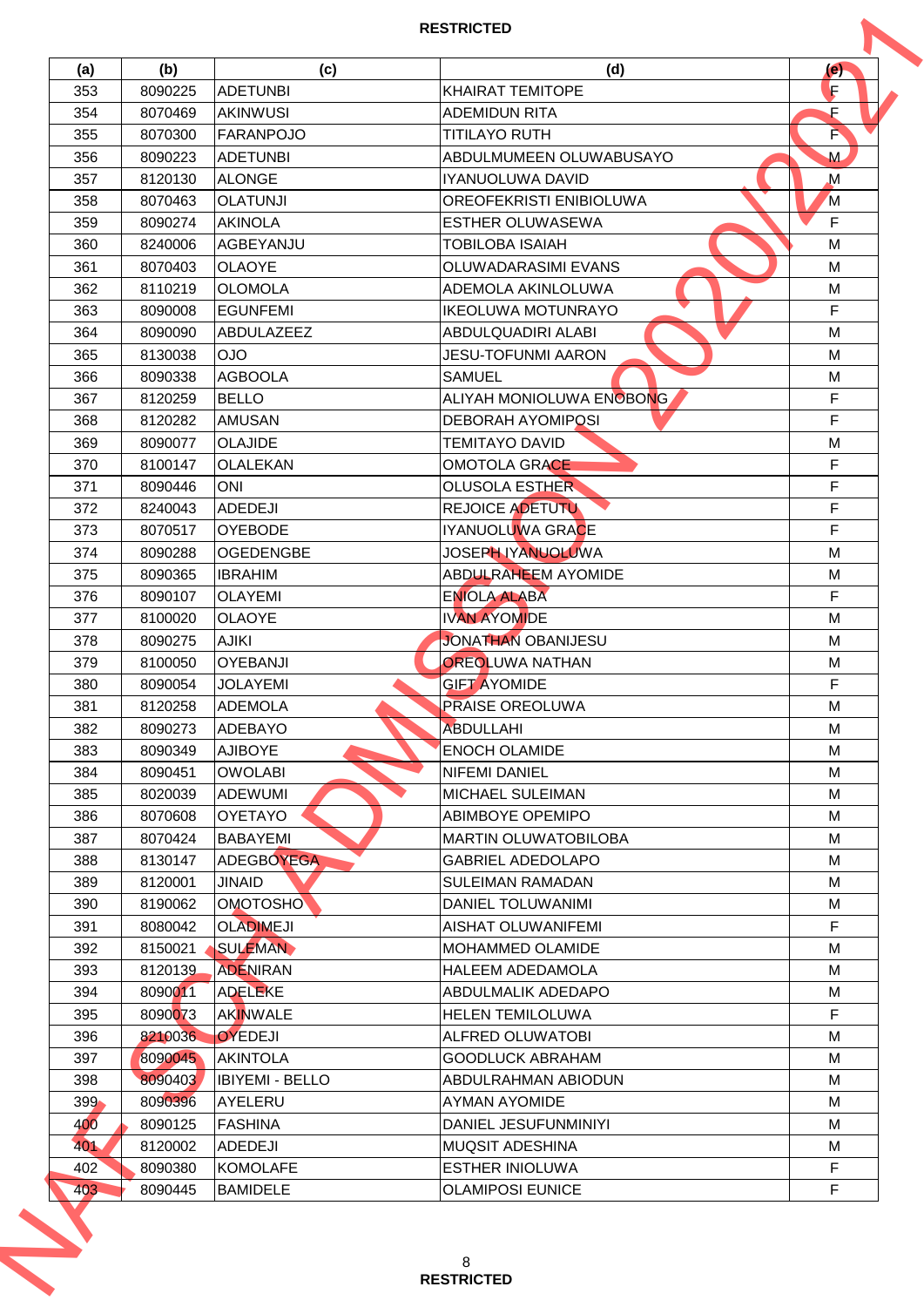| 404<br>405<br>406<br>407<br>408<br>409<br>410<br>411<br>412<br>413<br>414<br>415<br>416<br>417<br>418<br>419<br>420<br>421<br>422<br>423 | 8100041<br>8090263<br>8040164<br>8040163<br>8090374<br>8090235<br>8041457<br>8090123<br>8090367<br>8090459<br>8090303<br>8110124<br>8080960<br>8090317<br>8090371 | <b>AKANDE</b><br><b>ADEBIMPE</b><br><b>OKE</b><br><b>OKE</b><br><b>ADEOTI</b><br>ODELALU<br><b>ADEJUMOBI</b><br><b>OLALEYE</b><br><b>FALANA</b><br><b>OGUNSANMI</b><br><b>AKINDOYIN</b><br>ADEYANJU<br><b>OLAYINKA</b> | <b>OLUWATIMILEHIN SAMUEL</b><br><b>BOLANLE MARY</b><br>EDEN MOYOMADE<br><b>PENIEL FARAMADE</b><br><b>MERCY OLUWADUNSIN</b><br><b>OKIKI QUEEN</b><br>PRAISE ADEDAPO EMMANUEL<br><b>JEREMIAH IREOLUWA</b><br><b>AISHA IBEREOLA</b><br>OLUWADARASIMI AKOLADE<br><b>TOMILOLA FUNMILAYO</b> | M<br>F<br>P<br>$\mathsf{F}$ .<br>M<br>F<br>м<br>M<br>F |
|------------------------------------------------------------------------------------------------------------------------------------------|-------------------------------------------------------------------------------------------------------------------------------------------------------------------|------------------------------------------------------------------------------------------------------------------------------------------------------------------------------------------------------------------------|----------------------------------------------------------------------------------------------------------------------------------------------------------------------------------------------------------------------------------------------------------------------------------------|--------------------------------------------------------|
|                                                                                                                                          |                                                                                                                                                                   |                                                                                                                                                                                                                        |                                                                                                                                                                                                                                                                                        |                                                        |
|                                                                                                                                          |                                                                                                                                                                   |                                                                                                                                                                                                                        |                                                                                                                                                                                                                                                                                        |                                                        |
|                                                                                                                                          |                                                                                                                                                                   |                                                                                                                                                                                                                        |                                                                                                                                                                                                                                                                                        |                                                        |
|                                                                                                                                          |                                                                                                                                                                   |                                                                                                                                                                                                                        |                                                                                                                                                                                                                                                                                        |                                                        |
|                                                                                                                                          |                                                                                                                                                                   |                                                                                                                                                                                                                        |                                                                                                                                                                                                                                                                                        |                                                        |
|                                                                                                                                          |                                                                                                                                                                   |                                                                                                                                                                                                                        |                                                                                                                                                                                                                                                                                        |                                                        |
|                                                                                                                                          |                                                                                                                                                                   |                                                                                                                                                                                                                        |                                                                                                                                                                                                                                                                                        |                                                        |
|                                                                                                                                          |                                                                                                                                                                   |                                                                                                                                                                                                                        |                                                                                                                                                                                                                                                                                        |                                                        |
|                                                                                                                                          |                                                                                                                                                                   |                                                                                                                                                                                                                        |                                                                                                                                                                                                                                                                                        |                                                        |
|                                                                                                                                          |                                                                                                                                                                   |                                                                                                                                                                                                                        |                                                                                                                                                                                                                                                                                        | F                                                      |
|                                                                                                                                          |                                                                                                                                                                   |                                                                                                                                                                                                                        |                                                                                                                                                                                                                                                                                        | F                                                      |
|                                                                                                                                          |                                                                                                                                                                   |                                                                                                                                                                                                                        | <b>VICTOR OLUWAFEMI</b>                                                                                                                                                                                                                                                                | M                                                      |
|                                                                                                                                          |                                                                                                                                                                   |                                                                                                                                                                                                                        | OLUWAFERANMI EMMANUEL                                                                                                                                                                                                                                                                  | M                                                      |
|                                                                                                                                          |                                                                                                                                                                   | <b>AKINYOADE</b>                                                                                                                                                                                                       | <b>OLUWATOSIN PRISCILIA</b>                                                                                                                                                                                                                                                            | F                                                      |
|                                                                                                                                          |                                                                                                                                                                   | <b>OWOADE</b>                                                                                                                                                                                                          | <b>IKRAAM ADEOLA</b>                                                                                                                                                                                                                                                                   | F                                                      |
|                                                                                                                                          |                                                                                                                                                                   |                                                                                                                                                                                                                        |                                                                                                                                                                                                                                                                                        |                                                        |
|                                                                                                                                          | 8090426                                                                                                                                                           | <b>ABAYOMI</b>                                                                                                                                                                                                         | <b>DESMOND OLUWADARASIMI</b>                                                                                                                                                                                                                                                           | M                                                      |
|                                                                                                                                          | 8040884                                                                                                                                                           | <b>OYASINA</b>                                                                                                                                                                                                         | <b>KEHINDE OLADELE</b>                                                                                                                                                                                                                                                                 | M                                                      |
|                                                                                                                                          | 8090031                                                                                                                                                           | <b>OLOYEDE</b>                                                                                                                                                                                                         | KHALID ADEGOROYE                                                                                                                                                                                                                                                                       | M                                                      |
|                                                                                                                                          | 8090322                                                                                                                                                           | ADEPOJU                                                                                                                                                                                                                | <b>OLUWATONI EZEKIEL</b>                                                                                                                                                                                                                                                               | M                                                      |
|                                                                                                                                          | 8090398                                                                                                                                                           | AKINLEYE                                                                                                                                                                                                               | <b>JOSEPH AKINTOMIWA</b>                                                                                                                                                                                                                                                               | M                                                      |
| 424                                                                                                                                      | 8090005                                                                                                                                                           | <b>ADEBISI</b>                                                                                                                                                                                                         | ABDURAHMAN ADETOLA                                                                                                                                                                                                                                                                     | M                                                      |
| 425                                                                                                                                      | 8090264                                                                                                                                                           | <b>ADEYEMO</b>                                                                                                                                                                                                         | <b>EMMANUEL OLUWATOMISIN</b>                                                                                                                                                                                                                                                           | М                                                      |
| 426                                                                                                                                      | 8110259                                                                                                                                                           | <b>OWOLABI</b>                                                                                                                                                                                                         | DIEKOLOREOLUWA CHRISTIANA                                                                                                                                                                                                                                                              | F                                                      |
| 427                                                                                                                                      | 8130007                                                                                                                                                           | <b>AKINWALE</b>                                                                                                                                                                                                        | <b>EDWARD OLUWATIMILEYIN</b>                                                                                                                                                                                                                                                           | M                                                      |
| 428                                                                                                                                      | 8070293                                                                                                                                                           | <b>OJEBIYI</b>                                                                                                                                                                                                         | <b>PRECIOUS ODUNAYO</b>                                                                                                                                                                                                                                                                | F                                                      |
| 429                                                                                                                                      | 8090312                                                                                                                                                           | ADEPOJU                                                                                                                                                                                                                | <b>EMMANUEL AYOMIDE</b>                                                                                                                                                                                                                                                                | M                                                      |
| 430                                                                                                                                      | 8090297                                                                                                                                                           | <b>ADEBAYO</b>                                                                                                                                                                                                         | <b>ROQEEBAT OYINDAMOLA</b>                                                                                                                                                                                                                                                             | F                                                      |
| 431                                                                                                                                      | 8090202                                                                                                                                                           | <b>KESTER</b>                                                                                                                                                                                                          | <b>OLUWAMAYOWA ALEXANDER</b>                                                                                                                                                                                                                                                           | M                                                      |
| 432                                                                                                                                      | 8090078                                                                                                                                                           | <b>AMOO</b>                                                                                                                                                                                                            | <b>PRAISE ADERINSOLA</b>                                                                                                                                                                                                                                                               | F                                                      |
| 433                                                                                                                                      | 8090430                                                                                                                                                           | <b>ADEOYE</b>                                                                                                                                                                                                          | ADEJOJU DANIEL                                                                                                                                                                                                                                                                         | M                                                      |
| 434                                                                                                                                      | 8090057                                                                                                                                                           | <b>ADEWUYI</b>                                                                                                                                                                                                         | <b>DEMILADE MAXWELL</b>                                                                                                                                                                                                                                                                | M                                                      |
| 435                                                                                                                                      | 8090271                                                                                                                                                           | ADEJARE                                                                                                                                                                                                                | ABDULSAMAD ADEDEJI                                                                                                                                                                                                                                                                     | м                                                      |
| 436                                                                                                                                      | 8090043                                                                                                                                                           | <b>ISHOLA</b>                                                                                                                                                                                                          | <b>PROGRESS ARAMIDE</b>                                                                                                                                                                                                                                                                | M                                                      |
| 437                                                                                                                                      | 8090084                                                                                                                                                           | <b>AYANGBOLA</b>                                                                                                                                                                                                       | <b>DANIEL FISAYO</b>                                                                                                                                                                                                                                                                   | М                                                      |
| 438                                                                                                                                      | 8100043                                                                                                                                                           | <b>MUSTAPHA</b>                                                                                                                                                                                                        | NABILA ENIOLA                                                                                                                                                                                                                                                                          | F                                                      |
| 439                                                                                                                                      | 8110049                                                                                                                                                           | <b>ASHIFAT</b>                                                                                                                                                                                                         | <b>ABDULRAHMON OLAMILEKAN</b>                                                                                                                                                                                                                                                          | М                                                      |
| 440                                                                                                                                      | 8090289                                                                                                                                                           | <b>GBOLAGADE</b>                                                                                                                                                                                                       | <b>FATHIA OWOLABI</b>                                                                                                                                                                                                                                                                  | F                                                      |
| 441                                                                                                                                      | 8110085                                                                                                                                                           | <b>OLADIPUPO</b>                                                                                                                                                                                                       | <b>FAITH AYOMIDE</b>                                                                                                                                                                                                                                                                   | F                                                      |
| 442                                                                                                                                      | 8120063                                                                                                                                                           | <b>OSONIYI</b>                                                                                                                                                                                                         | <b>MAYOWA JULIAN</b>                                                                                                                                                                                                                                                                   | F                                                      |
| 443                                                                                                                                      | 8090327                                                                                                                                                           | <b>AZEEZ</b>                                                                                                                                                                                                           | <b>MAHMOOD AYOMIDE</b>                                                                                                                                                                                                                                                                 | м                                                      |
| 444                                                                                                                                      | 8090422                                                                                                                                                           | <b>ALUKO</b>                                                                                                                                                                                                           | <b>PAUL</b>                                                                                                                                                                                                                                                                            | M                                                      |
| 445                                                                                                                                      | 8160038                                                                                                                                                           | <b>AKINOLA</b>                                                                                                                                                                                                         | <b>ADEOLA DEBORAH</b>                                                                                                                                                                                                                                                                  | F                                                      |
|                                                                                                                                          |                                                                                                                                                                   |                                                                                                                                                                                                                        |                                                                                                                                                                                                                                                                                        |                                                        |
| 446                                                                                                                                      | 8090404                                                                                                                                                           | OKEBUKOLA                                                                                                                                                                                                              | DARASIMI FAITH                                                                                                                                                                                                                                                                         | F                                                      |
| 447                                                                                                                                      | 8090053                                                                                                                                                           | <b>AJAGBE</b>                                                                                                                                                                                                          | <b>MOYOSORE FEYISARA</b>                                                                                                                                                                                                                                                               | F                                                      |
| 448                                                                                                                                      | 8090035                                                                                                                                                           | <b>ADEGBAYI</b>                                                                                                                                                                                                        | <b>ZAINAB ADEOLA</b>                                                                                                                                                                                                                                                                   | F                                                      |
| 449                                                                                                                                      | 8090150                                                                                                                                                           | <b>AJIBOYE</b>                                                                                                                                                                                                         | <b>VICTOR OLUMIDE</b>                                                                                                                                                                                                                                                                  | M                                                      |
| 450                                                                                                                                      | 8130131                                                                                                                                                           | <b>ADIATU</b>                                                                                                                                                                                                          | <b>IESTHER ENIOLA</b>                                                                                                                                                                                                                                                                  | F                                                      |
| 451                                                                                                                                      | 8090296                                                                                                                                                           | <b>OGUNDARE</b>                                                                                                                                                                                                        | <b>OLUWATUNMISE SAMSON</b>                                                                                                                                                                                                                                                             | M                                                      |
| 452                                                                                                                                      | 8110143                                                                                                                                                           | <b>GBENLE</b>                                                                                                                                                                                                          | <b>IMISIOLUWA RHODA</b>                                                                                                                                                                                                                                                                | F                                                      |
| 453                                                                                                                                      | 8090252                                                                                                                                                           | <b>ADEYEMI</b>                                                                                                                                                                                                         | <b>IJANDIPE KANYINSOLA</b>                                                                                                                                                                                                                                                             | F                                                      |
| 454                                                                                                                                      | 8090461                                                                                                                                                           | ADEROJU                                                                                                                                                                                                                | ELISHA MARVELLOUS BADEJOKO                                                                                                                                                                                                                                                             | М                                                      |